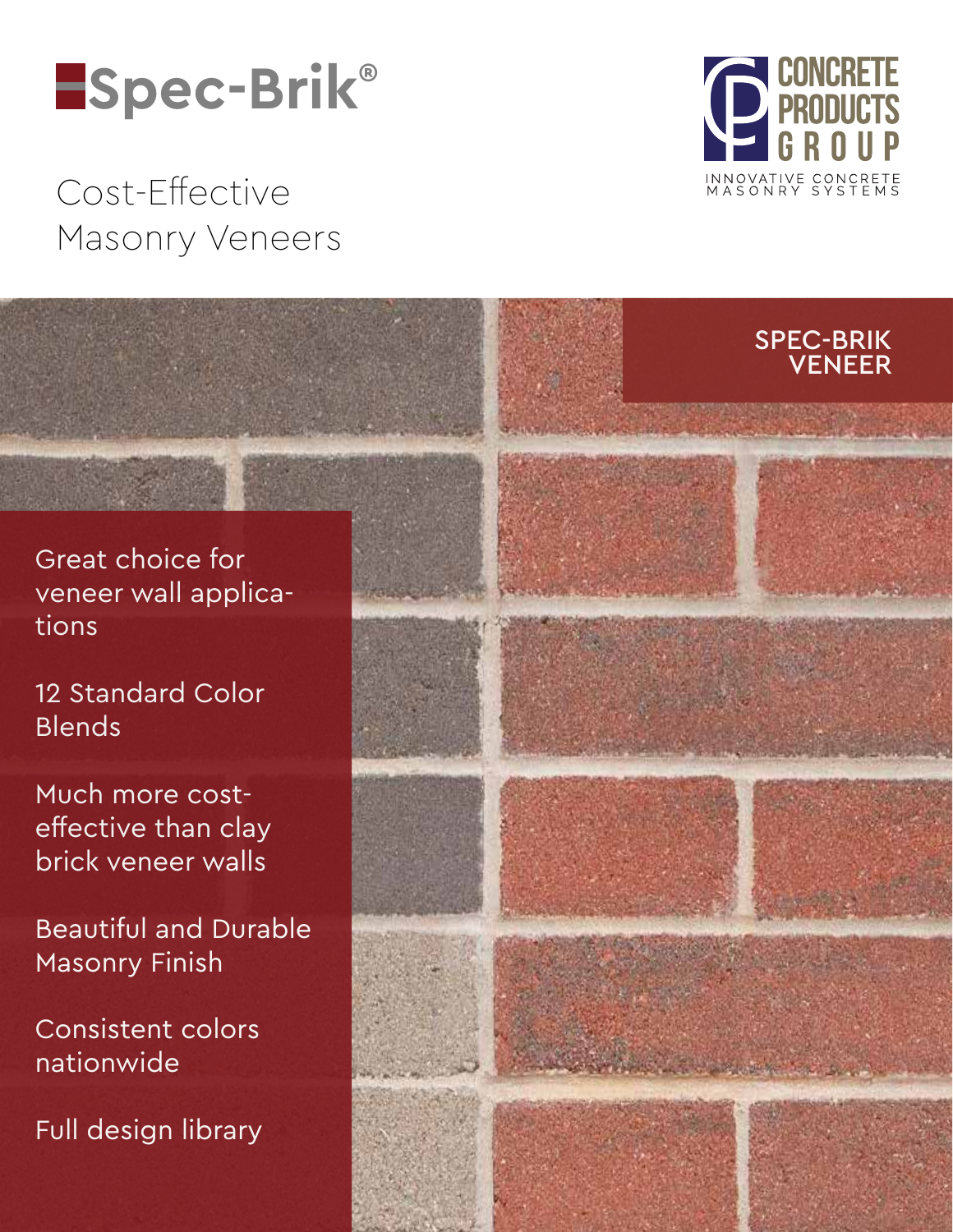## Spec-Brik® Veneers

With Spec-Brik veneers, you have a choice of 12 complimentary standard blended colors, and custom colors are also available. These colors are made to national standards and rigorously checked to assure that you get the color you select, wherever you may be building your project.



### Applications

• Concrete masonry veneers with brick aesthetics (4" unit width) in all Climate Zones.

#### Features

• Made with integral water repellent for superior moisture penetration resistance.

### Construction Efficiency

• Much more efficient and cost-effective than constructing clay brick walls with frame, masonry or other back-up walls

#### Aesthetics

- Scale: 4"x16" face dimension
- Colors: Available in 12 standard brick blend colors; consistent nationwide.

## Spec-Brik® Colors

**Spec-Brik is available in 12 Standard Colors (custom colors are also available)**



The colors above are digital renderings of blended Spec-Brik colors. Due to the limitations of the printing process and the importance of viewing masonry materials under realistic site lighting conditions, we strongly recommend viewing a sample board before making color selections and using a job site sample panel as the basis for acceptance of the final work.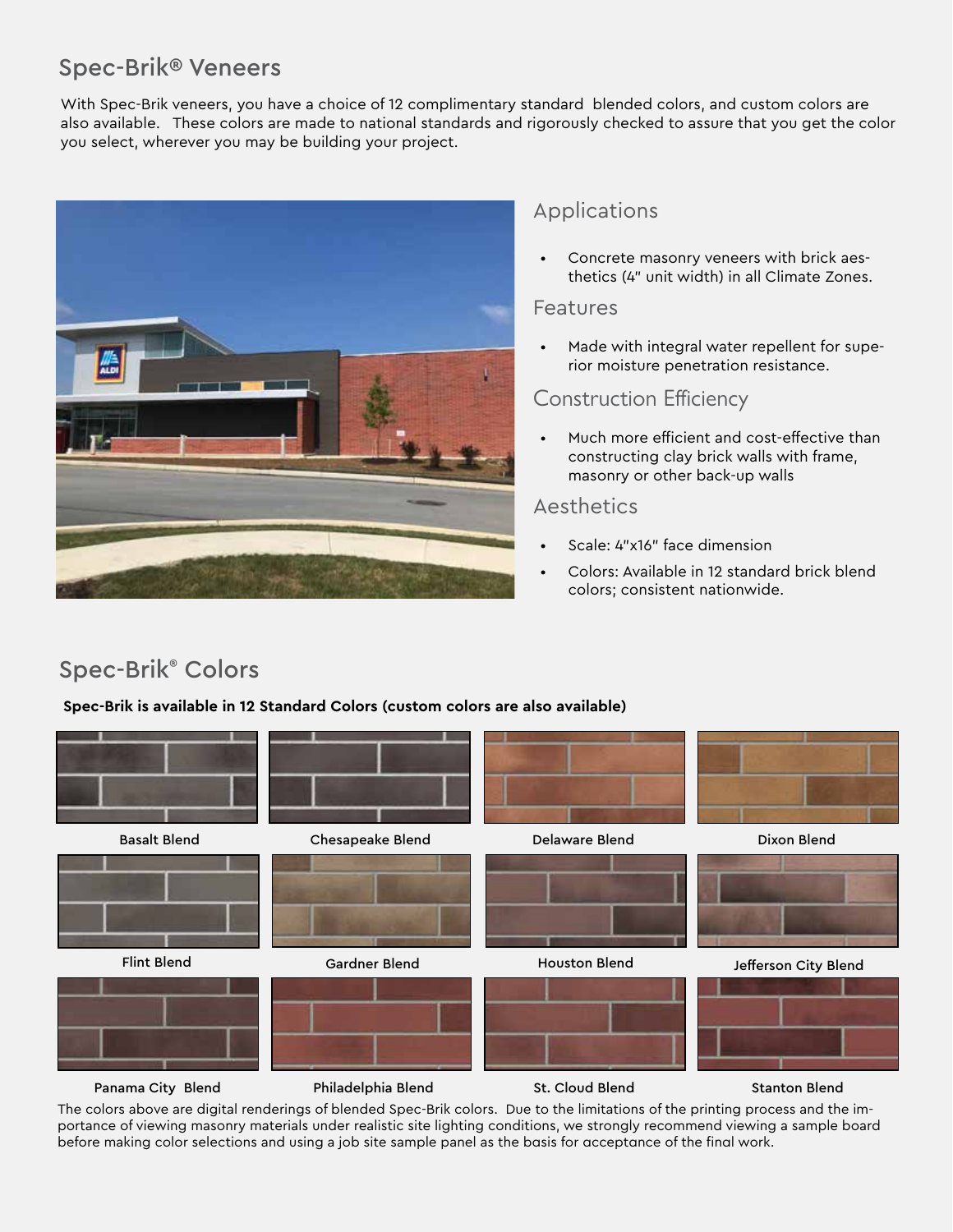## Energy Code Compliance

SPEC-BRIK Veneers are suitable for all energy climate zones when properly designed. With proper anchorage, the veneer wall system will meet structural requirements even when built with thick layers of continuous insulation, and a two-inch air gap. To provide context, up to 4 inches of insulation and a 2 inch airspace may be required in Zone 8.



| <b>Metal Frame</b><br>Insulation:                                                | <b>Compliance Method</b>    | 2012 and 2015 IECC Max Climate Zone                        |
|----------------------------------------------------------------------------------|-----------------------------|------------------------------------------------------------|
| 2" EPS rigid board R-8<br>(Continuous Insulation)<br>Blanket Insulation R-13     | Prescriptive R-Value Table  | Zone 8<br>Zone 6 (Group R)<br>Zone 8 (R) requires R-17.5ci |
| 3" XPS rigid board R-15<br>(Continuous Insulation)<br>Assembly U-Factor: 0.051   | Prescriptive U-Factor Table | Zone 7<br>Zone 7 (Group R)<br>Zone 8 requires U-0.045      |
| 3" XPS rigid board R-16.8<br>(Continuous Insulation)<br>Assembly U-Factor: 0.047 | Prescriptive U-Factor Table | Zone 7<br>Zone 7 (Group R)<br>Zone 8 requires U-0.045      |
| 4" EPS Rigid Board - R-20<br>(Continuous Insulation)<br>Assembly U-Factor: 0.041 | Prescriptive U-Factor Table | Zone 8<br>Zone 8 (Group R)                                 |

| <b>Masonry Cavity Wall</b><br>8×8×16 backup wall<br>Insulation:                  | <b>Compliance Method</b>    | 2012 and 2015 IECC Max Climate Zone                   |
|----------------------------------------------------------------------------------|-----------------------------|-------------------------------------------------------|
| 3" XPS rigid board R-15<br>(Continuous Insulation)<br>Assembly U-Factor: 0.053   | Prescriptive U-Factor Table | Zone 7<br>Zone 7 (Group R)<br>Zone 8 requires U-0.045 |
| 3" XPS rigid board R-16.8<br>(Continuous Insulation)<br>Assembly U-Factor: 0.049 | Prescriptive U-Factor Table | Zone 7<br>Zone 7 (Group R)<br>Zone 8 requires U-0.045 |
| 4" EPS Rigid Board - R-20<br>(Continuous Insulation)<br>Assembly U-Factor: 0.042 | Prescriptive U-Factor Table | Zone 8<br>Zone 8 (Group R)                            |

## Resources for Designers

**Samples:** please contact us at info@concreteproductsgroup.com to arrange delivery of Spec-Brik samples.

#### **Design Resources:**

- **• Color Rendering software, Masonry Designer, with Revit plug-in.** This is available for download at www.concretproductsgroup.com
- **• Anchored Veneer Design MAnual.** The Concrete Products Group offers an Anchored Veneer Design Manual which provides Code based guidance on how to design walls using anchored veneers, including a calculator for the spacing of anchorage. If you are interested in getting a copy of this manual, please contact us at info@concreteproductsgroup.com.